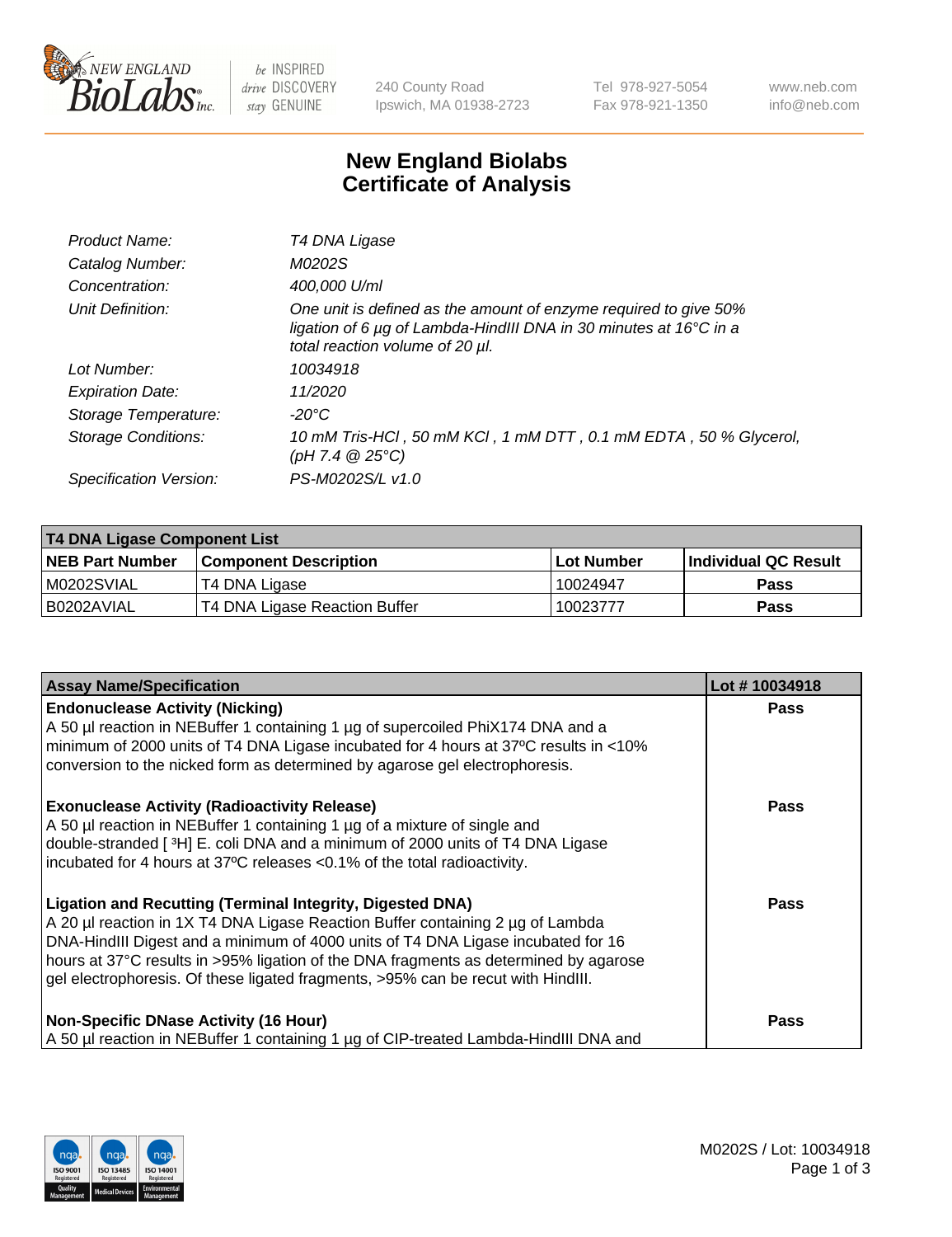

be INSPIRED drive DISCOVERY stay GENUINE

240 County Road Ipswich, MA 01938-2723 Tel 978-927-5054 Fax 978-921-1350

www.neb.com info@neb.com

| <b>Assay Name/Specification</b>                                                                                                                                                                                                                                                                                                                                                                                    | Lot #10034918 |
|--------------------------------------------------------------------------------------------------------------------------------------------------------------------------------------------------------------------------------------------------------------------------------------------------------------------------------------------------------------------------------------------------------------------|---------------|
| a minimum of 2000 units of T4 DNA Ligase incubated for 16 hours at 37°C results in a<br>DNA pattern free of detectable nuclease degradation as determined by agarose gel<br>electrophoresis.                                                                                                                                                                                                                       |               |
| <b>Protein Concentration (A280)</b><br>The concentration of T4 DNA Ligase is 0.4 mg/ml +/- 10% as determined by UV<br>absorption at 280 nm. Protein concentration is determined by the Pace method using<br>the extinction coefficient of 57,675 and molecular weight of 55,292 daltons for T4<br>DNA Ligase (Pace, C.N. et al. (1995) Protein Sci., 4, 2411-2423).                                                | Pass          |
| <b>Protein Purity Assay (SDS-PAGE)</b><br>T4 DNA Ligase is ≥ 95% pure as determined by SDS-PAGE analysis using Coomassie Blue<br>detection.                                                                                                                                                                                                                                                                        | Pass          |
| <b>qPCR DNA Contamination (E. coli Genomic)</b><br>A minimum of 2000 units of T4 DNA Ligase is screened for the presence of E. coli<br>genomic DNA using SYBR® Green qPCR with primers specific for the E. coli 16S rRNA<br>locus. Results are quantified using a standard curve generated from purified E. coli<br>genomic DNA. The measured level of E. coli genomic DNA contamination is ≤ 1 E. coli<br>genome. | <b>Pass</b>   |
| <b>RNase Activity (Extended Digestion)</b><br>A 10 µl reaction in NEBuffer 4 containing 40 ng of a 300 base single-stranded RNA<br>and a minimum of 1 µl of T4 DNA Ligase is incubated at 37°C. After incubation for 16<br>hours, >90% of the substrate RNA remains intact as determined by gel electrophoresis<br>using fluorescent detection.                                                                    | <b>Pass</b>   |
| <b>Single Stranded DNase Activity (FAM-Labeled Oligo)</b><br>A 50 µl reaction in CutSmart® Buffer containing a 20 nM solution of a fluorescent<br>internal labeled oligonucleotide and a minimum of 10,000 units of T4 DNA Ligase<br>incubated for 16 hours at 37°C yields <5% degradation as determined by capillary<br>electrophoresis.                                                                          | <b>Pass</b>   |
| DNase Activity (Labeled Oligo, 3' extension)<br>A 50 µl reaction in CutSmart® Buffer containing a 20 nM solution of a fluorescent<br>labeled double-stranded oligonucleotide containing a 3' extension and a minimum of<br>10,000 units of T4 DNA Ligase incubated for 16 hours at 37°C yields <5% degradation<br>as determined by capillary electrophoresis.                                                      | <b>Pass</b>   |
| DNase Activity (Labeled Oligo, 5' extension)<br>A 50 µl reaction in CutSmart® Buffer containing a 20 nM solution of a fluorescent<br>labeled double-stranded oligonucleotide containing a 5' extension and a minimum of<br>10,000 units of T4 DNA Ligase incubated for 16 hours at 37°C yields <5% degradation                                                                                                     | <b>Pass</b>   |